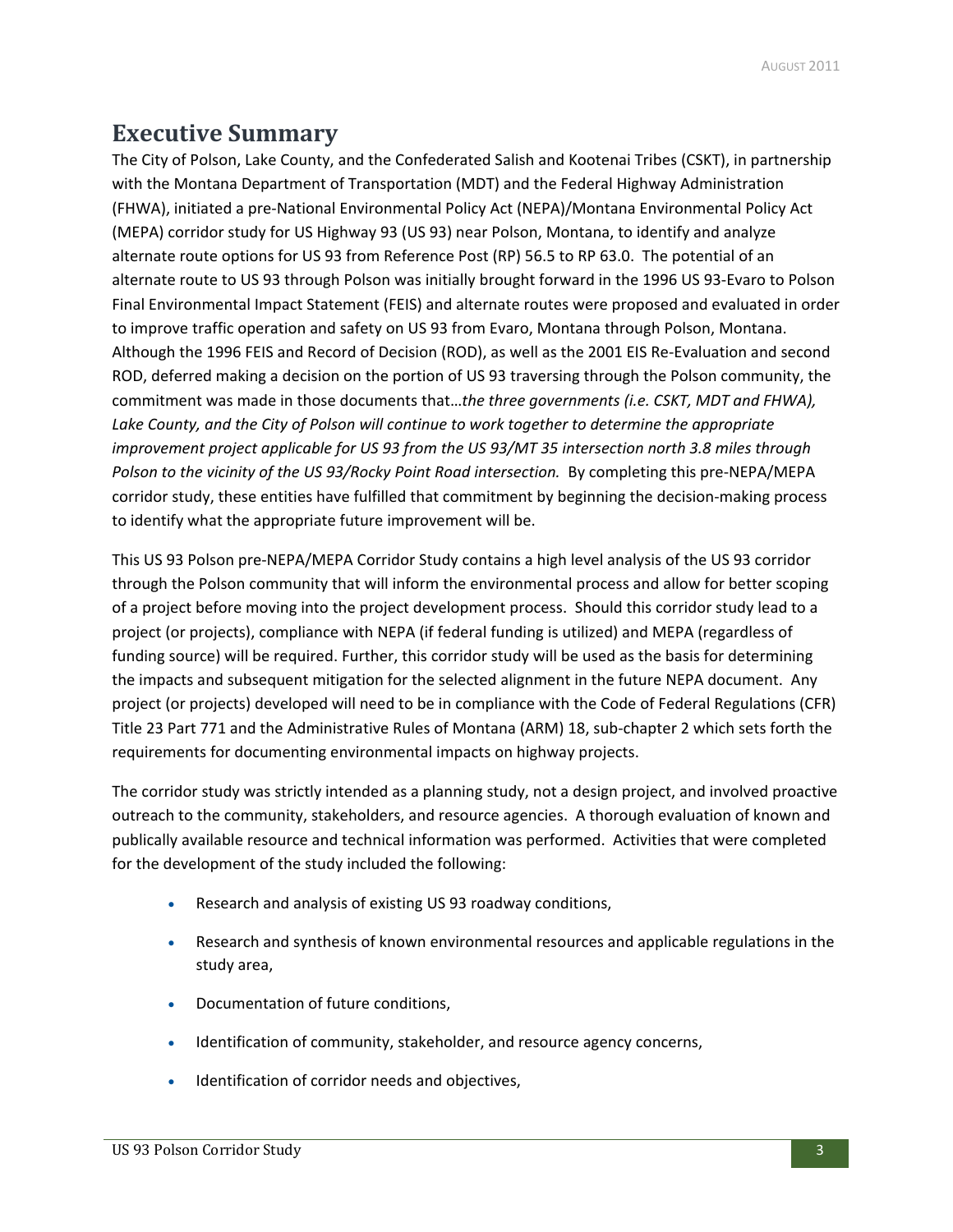- Development and screening of alternate route options with consideration to costs, feasibility, community input, and known environmental resource impacts, and
- Documentation of potential funding mechanisms for alignment options.

### *ES.1 Corridor Issues*

At the various informational meetings, statements made by the community suggested that congestion was an issue on US 93 but was only an issue during the summer months. Based on an evaluation of congestion, the existing roadway may likely carry year 2010 AADT traffic volumes, but may likely not carry year 2010 peak summer traffic volumes.

Based on the evaluation of the existing conditions of US 93 within the study area, roadway issues were identified. The issues included alignment geometry, roadway width, and higher crash trends compared to similar routes statewide. The identified issues are presented below:

#### Vertical Alignment

The vertical alignment directly affects the operational characteristics of the roadway. The vertical alignment from RP 57.2 to RP 57.8, near Polson Hill, does not meet current design criteria. However, a design exception was approved in April 2004 at this location. A section of roadway along US 93 was constructed to design standards in 1955. However, design standards have changed since 1955; therefore, west of Rocky Point Road at RP 62.5, the vertical alignment does not meet current design criteria.

#### Roadway Surface Width

Throughout the study area, the existing roadway surface width varies from 28 feet to 71 feet. The varying width does not meet the suggested surface width for US 93. According to the MDT National Highway System (NHS) Route Segment Map reference, the suggested roadway width for US 93 is 40 feet or greater. Currently, the section from RP 60.851 to 63.0 does not meet this suggested surface width. Given that the Route Segment Plan no longer defines a standard roadway width, the MDT Roadway Width committee would determine the appropriate width during future project development.

#### Crash Trends

Safety concerns were documented along the existing US 93 route through an evaluation of crash rates for the rural and urban-like portions of the roadway, and compared to statewide averages for roadways of similar type (see section 2.11). For the "rural" segments of US 93, the crash rate for all vehicles is higher than the average comparable rural routes throughout the state of Montana for the same analysis period. These "rural" segments include the southern portion of US 93, between Caffrey Road and MT‐ 35 (all vehicle crash rate of 1.58), and the northern portion of US 93 between Irvine Flats Road and RP 65 (all vehicle crash rate of 1.32). The average comparable all vehicle crash rate for rural routes statewide is 1.07. The section of US 93 between MT‐35 and Irvine Flats Road exhibits "urban" characteristics, and therefore the all vehicle crash rate was compared to the average comparable all vehicle crash rate for urban routes throughout the state of Montana for the same analysis period. The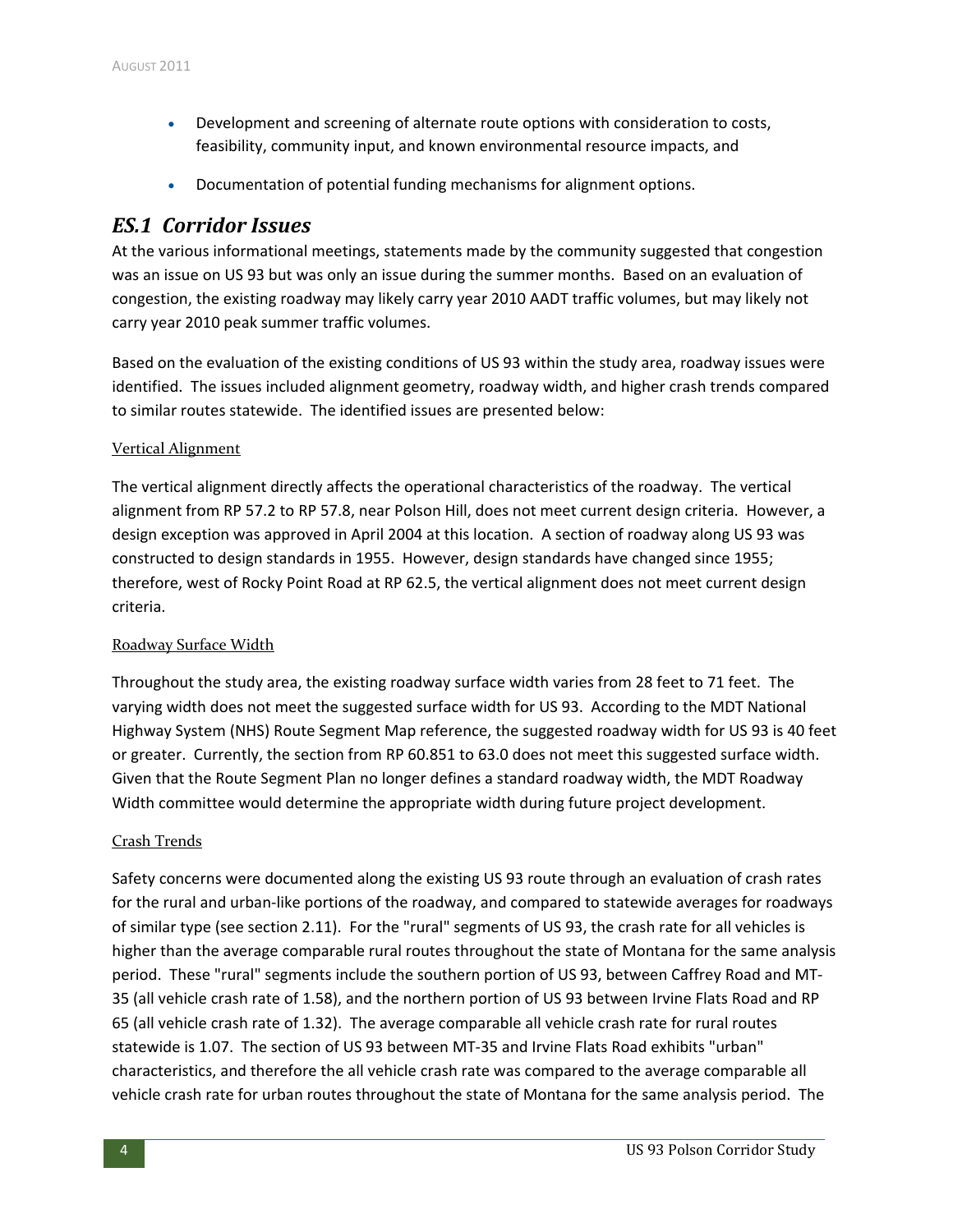"urban" segment of US 93 all vehicle crash rate of 2.33 was much less that the average comparable statewide urban route all vehicle crash rate of 5.06.

## *ES.2 Corridor Study Needs and Objectives*

Based on the analyses of existing and future conditions of the US 93 corridor, the following needs and objectives were established for use in the development of potential alternate route options found later in this study. The needs or objectives followed by an asterisk implies a variation on the needs or objectives contained in the 1996 FEIS fully referenced in Chapter 9 of this document. Needs and objectives without an asterisk were developed by the community and/or TOC.

#### *Need Number 1: System Linkage and Function*

*Preserve functionality of US 93 as a principal arterial.*

#### **Objectives**

- Maintain connections of Polson with other Montana communities.
- Maintain connections to other major highways in the corridor.

#### *Need Number 2: Transportation Demand and Operations*

*Accommodate existing and future transportation demand on US 93 through the planning horizon of the year 2030.*

#### **Objectives**

- Maintain a level of service (LOS) B or better for roadway segments along US 93 (rural principal arterial), to the extent practicable. \*
- Maintain a LOS C or better for roadway segments along US 93 (urban principal arterial), to the extent practicable. \*
- Acknowledge the increase in non‐motorized transportation uses and provide for appropriate infrastructure, to the extent practicable.

#### *Need Number 3: Roadway Geometrics*

*Provide a facility that accommodates the diversity of vehicle types*.

#### **Objectives**

- Provide appropriate lane configuration(s) to accommodate the vehicle demand expected under existing and future conditions, to the extent practicable.
- Provide for unique turning movements and grade requirements for specialized vehicles such as semi-trucks and recreational vehicles, to the extent practicable.
- Improve the road and bridge surfacing widths to meet current MDT design criteria, to the extent practicable.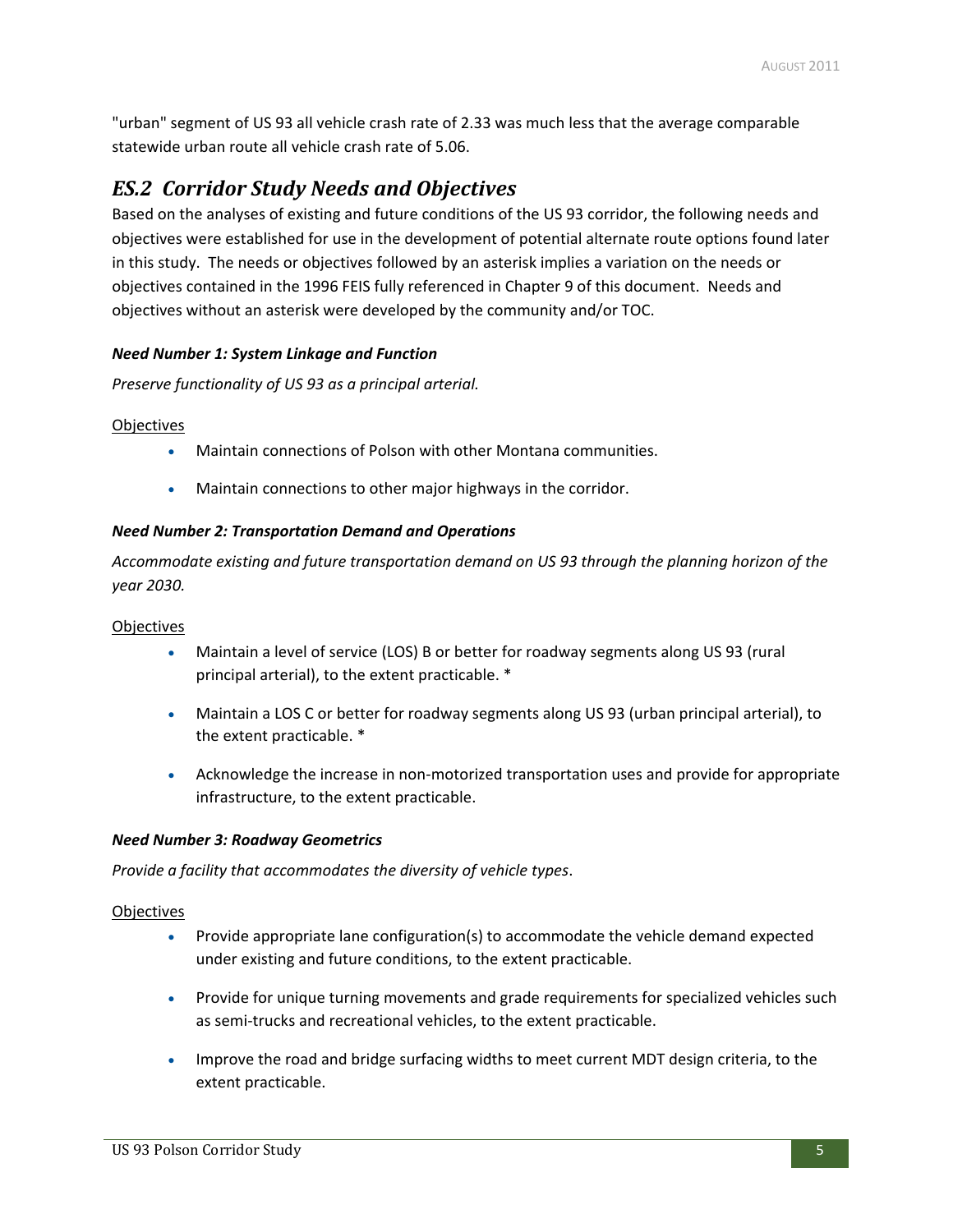Provide modifications to the roadway horizontal alignment and vertical alignment to meet current MDT design criteria, to the extent practicable.

#### *Need Number 4: Safety*

*Improve the safety of US 93. \**

#### **Objectives**

- Provide adequate clear zones along US 93 by identifying and removing obstacles, upgrading shoulder widths, and providing urban roadway features in accordance with MDT design criteria, to the extent practicable.
- Manage community access points and private approaches by providing appropriate features commensurate with the types and volumes of traffic encountered at each approach, and/or by consolidating or closing approaches, to the extent practicable.

#### *Need Number 5: Livability and Connectivity*

*Reduce conflicts by enhancing connectivity and minimizing impacts within the US 93 corridor.*

#### **Objectives**

- Minimize impacts to existing neighborhoods. \*
- Minimize impacts to environmental, sensitive and recreational resources, including trails. \*
- Be responsive to land use plans and future transportation needs. \*

#### *Need Number 6: Truck Traffic*

*Minimize the impacts of US 93 thru truck traffic.*

#### **Objectives**

- Provide appropriate signage to direct thru truck traffic.
- Minimize the number of vertical grade changes for thru truck traffic.
- Provide acceptable travel times with minimal delay for thru truck traffic.

#### *Other*

The following are potential objectives that do not correlate to any of the five needs described above.

- Be responsive to long-term maintenance requirements. <sup>\*</sup>
- Limit construction disruption as much as practicable. \*
- Community preference.

### *ES.3 Improvement Options*